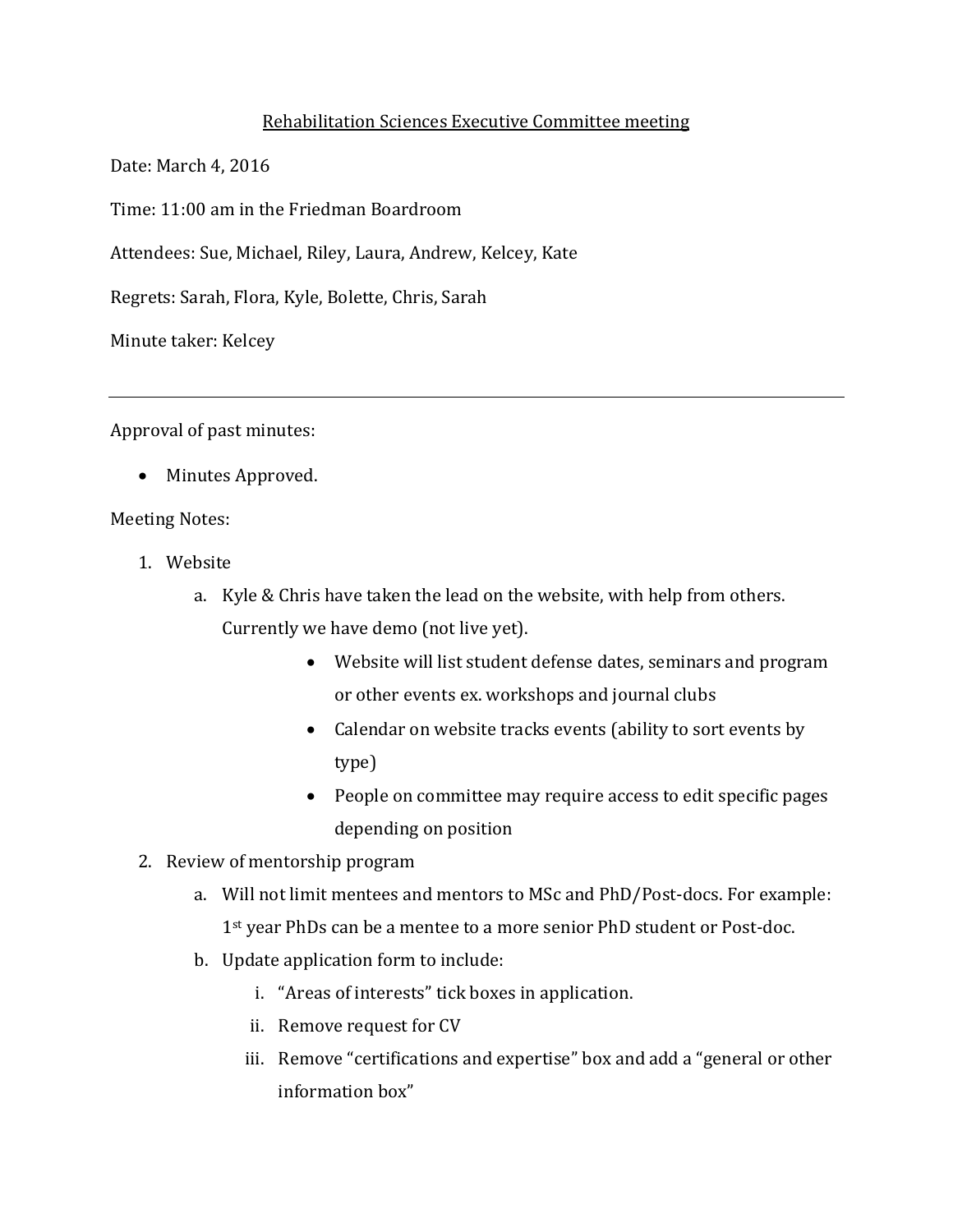- c. Program Timeline:
	- i. Spring 2016: send out call for senior student mentors to see interest level. Kelcey to create mentorship database of interested mentors.
	- ii. Fall 2016: Plan for first round of applications in August/September. Second round of applications in January (aim to target new students at the start of each semester).
- 3. RIP Sessions: pros and cons discussed
	- a. Pros:
		- i. Kate Hayward (Post-doc) discussed success of sessions at other schools – create opportunities to present research and connect clinicians, clinician-trainees and researchers.
		- ii. Opportunities for students/researchers to present research and receive feedback from faculty members and students outside their own lab/program
		- iii. Opportunities to learn from and connect with Post-docs in program
	- b. Issues addressed by Michael:
		- i. Not convenient. Location of students/faculty/staff is a barrier St. Paul's, GF Strong, UBC etc. May only work well if things are centralized.
		- ii. People are often not interested in presentations that are not relevant to their work.
			- More appropriate to have a calendar listing events allows people to choose discipline-specific talks or events that interest them.
			- May be better to focus on the RSEC Research day to start creating this type of culture and go from there.
- 4. RHSC Research Day:
	- a. To happen in September or early in the year.
	- b. Possibility of planning around PT or OT Orientation week?
- 5. Other:
	- a. Faculty would like updates from us, so a newsletter at least once or twice a year